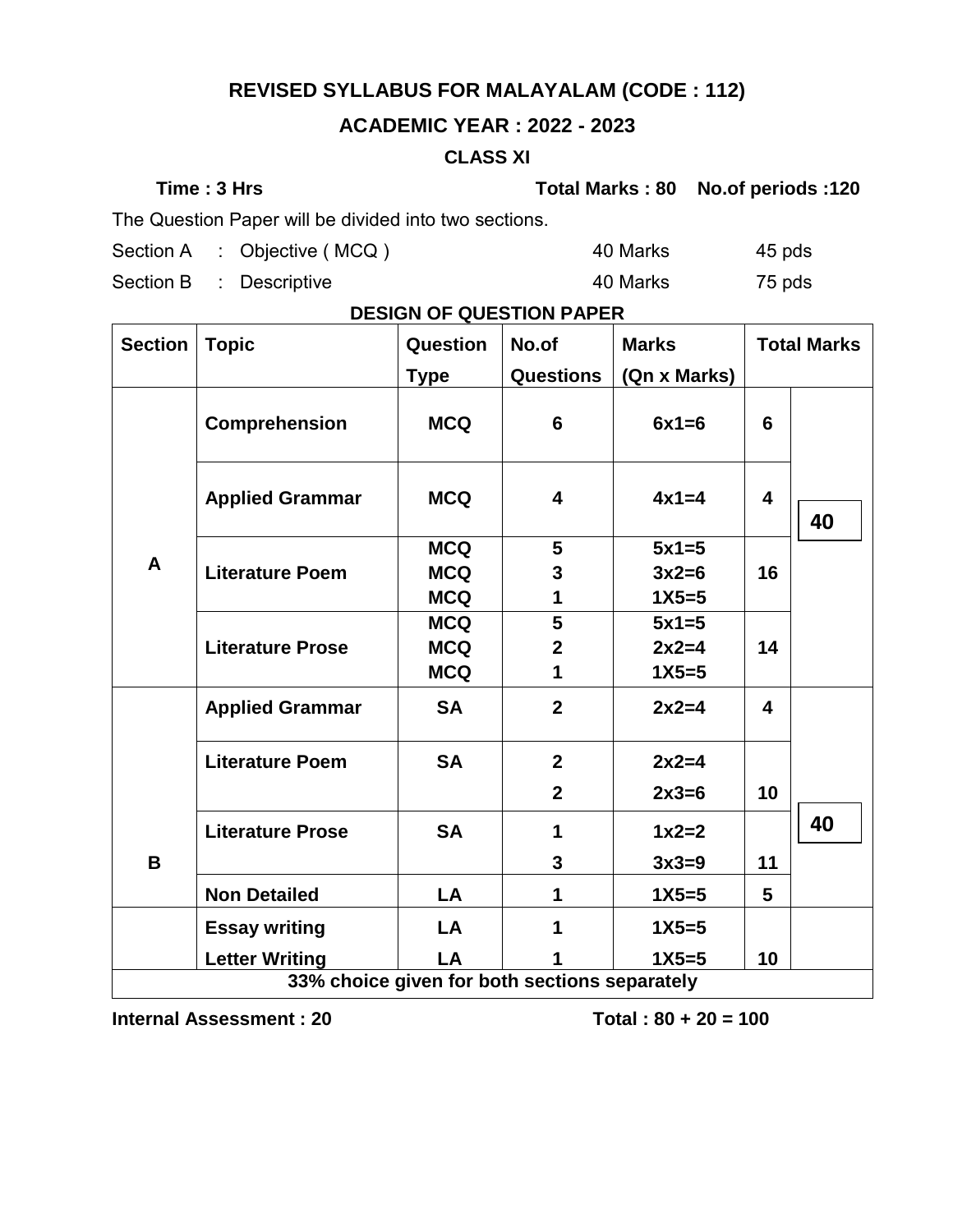## **REVISED SYLLABUS FOR MALAYALAM (CODE : 112) ACADEMIC YEAR : 2022 – 2023 CLASS – XI**

#### **Time: 3 Hrs**

|      | <b>Total Marks: 80</b>                                                                    | <b>Total Periods: 120</b> |                |  |
|------|-------------------------------------------------------------------------------------------|---------------------------|----------------|--|
|      |                                                                                           | <b>Marks</b>              | <b>Periods</b> |  |
|      | Grammar, Composition and Comprehension                                                    |                           |                |  |
|      | A. Applied Grammar (based on the recommended books)                                       | 08                        | 20             |  |
| (i)  | Parts of Speech                                                                           |                           |                |  |
| (ii) | <b>Idioms and Proverbs</b>                                                                |                           |                |  |
|      | (iii) Correction and Transformation of Sentences                                          |                           |                |  |
|      | (Section A, Out of 5 MCQs 4 should be attempted & Section B, 2 Qns carrying 2 marks each) |                           |                |  |
|      | <b>Composition</b>                                                                        | 16                        | 20             |  |
|      | (a) Letter writing                                                                        | 5                         |                |  |
|      | (i) Business letters                                                                      |                           |                |  |
|      | (ii) Informal (any topics)                                                                |                           |                |  |
|      | (iii) Formal – (Application requesting the authorities for civil amenities, letter to the |                           |                |  |
|      | editor for grievances, application for a job, etc).                                       |                           |                |  |
|      | (b) Comprehension of an unseen passage followed by                                        | 6                         |                |  |
|      | MCQ questions. (Out of 7 questions, 6 should be attempted)                                |                           |                |  |
|      | (c) Paragraph writing on general topics related to day-to-day                             | 05                        |                |  |
|      | life experiences (Out of 02 questions, 01 should be attempted)                            |                           |                |  |
|      | C. Literature - Prose, Poetry                                                             | 51                        | 68             |  |
|      | PRESCRIBED BOOK: HIGHER SECONDARY MALAYALAM PLUS I, GOVERNMENT                            |                           |                |  |
|      | OF KERALA - SCERT (2016 EDITION)                                                          |                           |                |  |
|      | a. Prose: - 04 Lessons -                                                                  |                           |                |  |
| 1.   | ORMMAYUDE NJARAMBU (P.12)                                                                 |                           |                |  |
| 2.   | CINEMAYUM SAMOOHAVUM (P.39)                                                               |                           |                |  |
| 3.   | ANARGHA NIMISHAM (P. 69)                                                                  |                           |                |  |
| 4.   | <b>KELKKUNNUNDO (P.53)</b>                                                                |                           |                |  |
| b.   | Poetry:- :- 05 Lessons -                                                                  |                           |                |  |
| 1.   | SANDARSHANAM (P.9)                                                                        |                           |                |  |
| 2.   | <b>OONNJALIL (P.65)</b>                                                                   |                           |                |  |
| 3.   | PEELIKKANNUKAL (P.85)                                                                     |                           |                |  |
| 4.   | SAMKRAMANAM (P.100)                                                                       |                           |                |  |
| 5.   | MALSYAM (P.3)                                                                             |                           |                |  |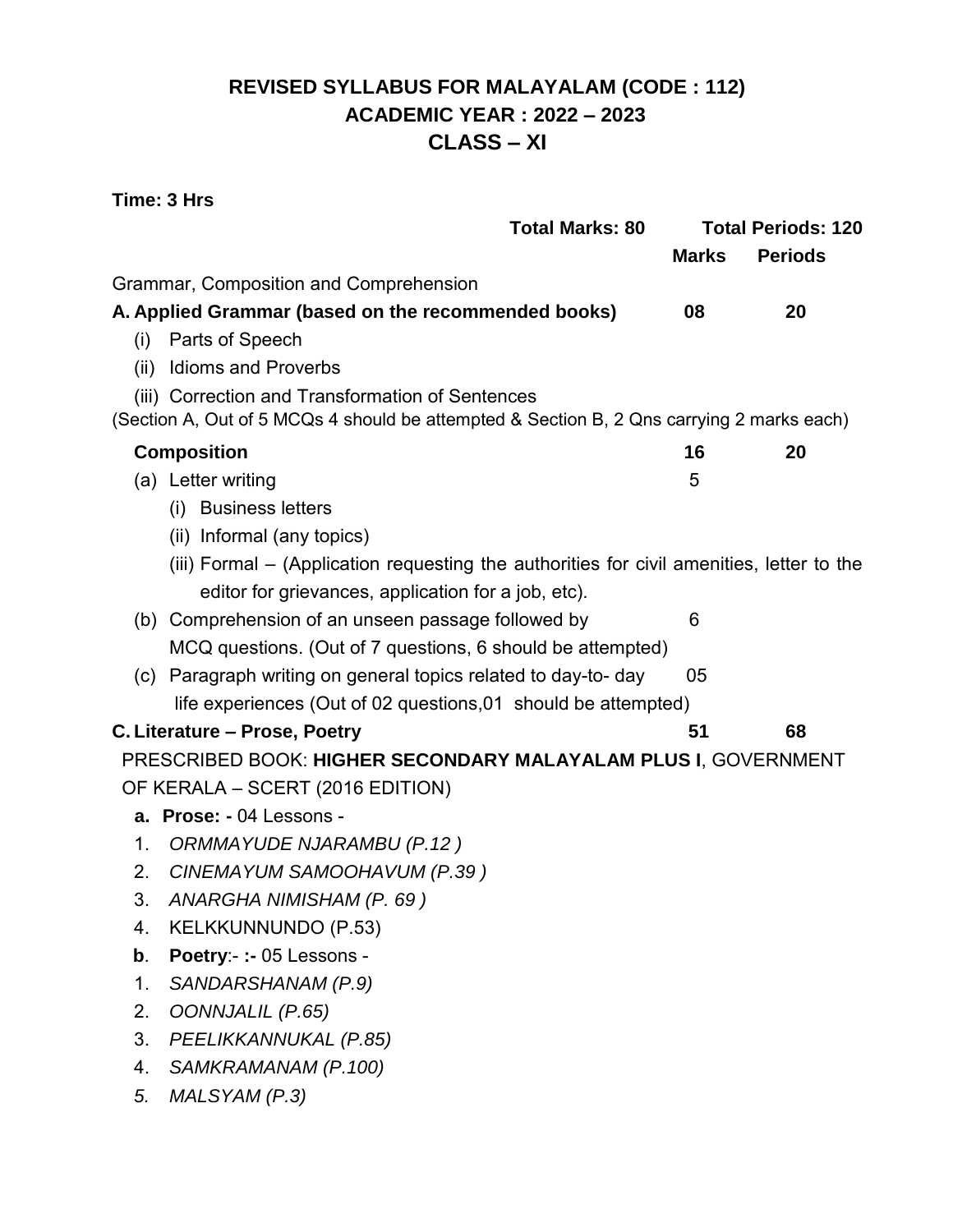**Annotations and short questions:-** 2 mark Qns:- 02 Questions each from Prose and poetry. Out of 04 any 03 should be attempted. **3x2=6** 3 mark Qns:- 3 qns each from poetry and prose. Out of 06 questions any 05 should be attempted .**5x3=15 c. MCQ 11 questions each from poetry and prose. Out of 22 questions 17 should be attempted.** ( **30 Marks**.*)*

# **D**. **Literature – Non-detailed 05 12**

- **Any 01 out of 02 Questions should be attempted in 150 words. (1X5=05)** 1. PRESCRIBED BOOK: **PRATHIBHASALIKAL BY DR.K.K.RAHULAN**,SEP 2009 EDITION. Published:-Poorna Publications,TBS Building GH Road,Kozhikode-673 001
- (**5 Chapters**: 1. K. Kelappan, 2, K.P. Kesavamenon, 3. P.N. Panikkar, 4. Padmasri Dr.
- P.K. Variyar, 5. Madirashikkarude Priyappetta AKG)

### **Internal Assessment : 20**

- 1. Periodic Test 10 marks (Pen paper test)
- 2. Language Enrichment Activities 10 marks (Speaking & Listening Activities)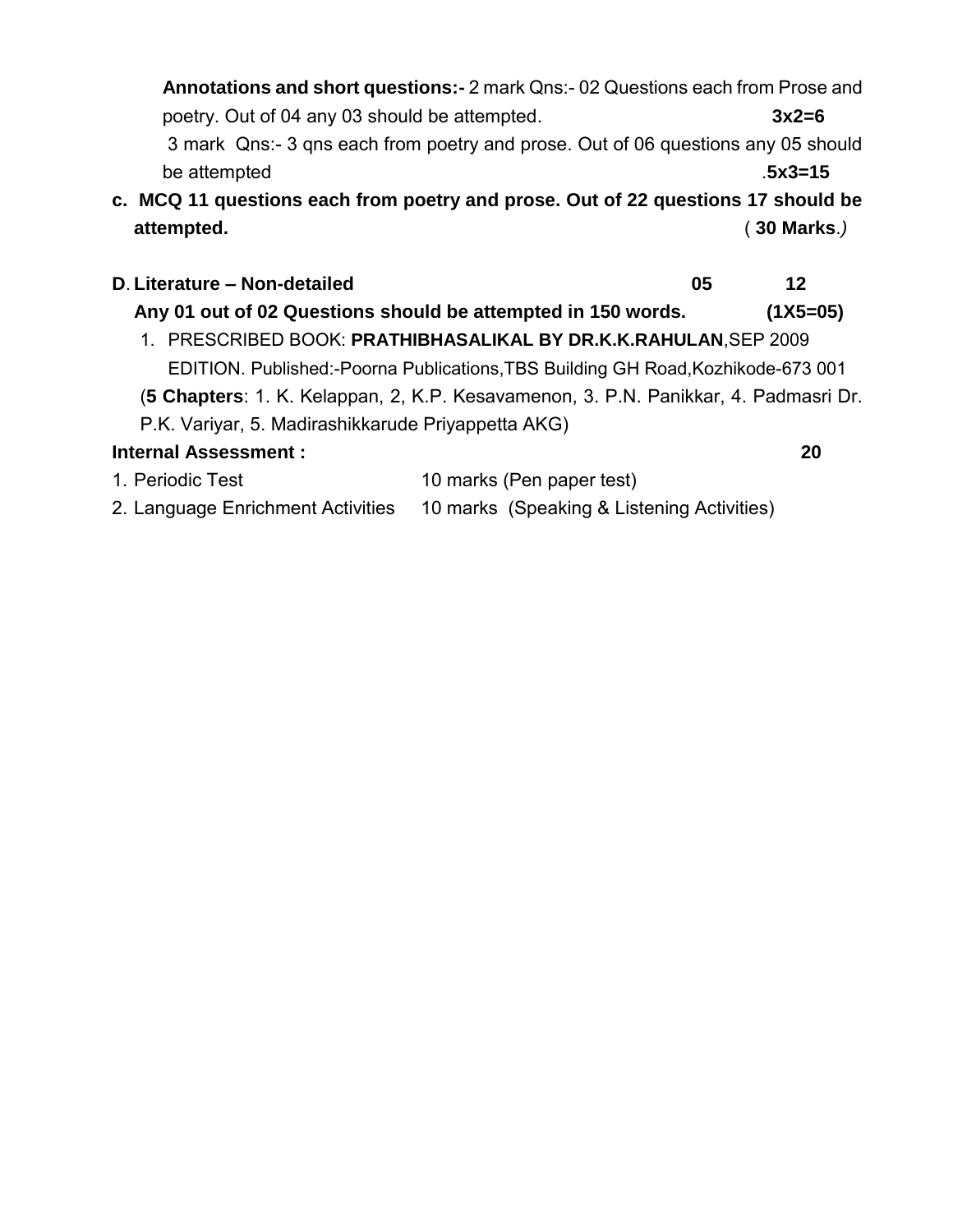# **REVISED SYLLABUS FOR MALAYALAM (CODE : 112) ACADEMIC YEAR : 2022 - 2023**

#### **CLASS XII**

Time : 3 Hrs Total Marks : 80 Total periods : 110

The Question Paper will be divided into two sections.

Section A : Objective (MCQ ) 40 Marks 40 pds

Section B : Descriptive 40 Marks 70 pds

### **DESIGN OF QUESTION PAPER**

| <b>Section</b>                                | <b>Topic</b>            | <b>Question</b> | No.of            | <b>Marks</b> | <b>Total Marks</b>      |    |
|-----------------------------------------------|-------------------------|-----------------|------------------|--------------|-------------------------|----|
|                                               |                         | <b>Type</b>     | <b>Questions</b> | (Qn x Marks) |                         |    |
|                                               | <b>Comprehension</b>    | <b>MCQ</b>      | 6                | $6x1=6$      | 6                       |    |
|                                               | <b>Applied Grammar</b>  | <b>MCQ</b>      | 4                | $4x1=4$      | $\overline{\mathbf{4}}$ |    |
|                                               |                         | <b>MCQ</b>      | 5                | $5x1=5$      |                         | 40 |
| A                                             | <b>Literature Poem</b>  | <b>MCQ</b>      | 3                | $3x2=6$      | 16                      |    |
|                                               |                         | <b>MCQ</b>      | 1                | $1X5 = 5$    |                         |    |
|                                               | <b>Literature Prose</b> | <b>MCQ</b>      | 5                | $5x1=5$      |                         |    |
|                                               |                         | <b>MCQ</b>      | $\overline{2}$   | $2x2=4$      | 14                      |    |
|                                               |                         | <b>MCQ</b>      | 1                | $1X5 = 5$    |                         |    |
|                                               | <b>Applied Grammar</b>  | <b>SA</b>       | $\overline{2}$   | $2x2=4$      | 4                       |    |
|                                               | <b>Literature Poem</b>  | <b>SA</b>       | $\mathbf{2}$     | $2x2=4$      |                         |    |
|                                               |                         |                 | $\overline{2}$   | $2x3=6$      | 10                      |    |
|                                               | <b>Literature Prose</b> | <b>SA</b>       | 1                | $1x2=2$      |                         | 40 |
| B                                             |                         |                 | 3                | $3x3=9$      | 11                      |    |
|                                               | <b>Non Detailed</b>     | LA              | 1                | $1X5 = 5$    | 5                       |    |
|                                               | <b>Essay writing</b>    | LA              |                  | $1X5 = 5$    |                         |    |
|                                               | <b>Letter Writing</b>   | LA              |                  | $1X5=5$      | 10                      |    |
| 33% choice given for both sections separately |                         |                 |                  |              |                         |    |

**Internal Assessment : 20 Total : 80 + 20 = 100**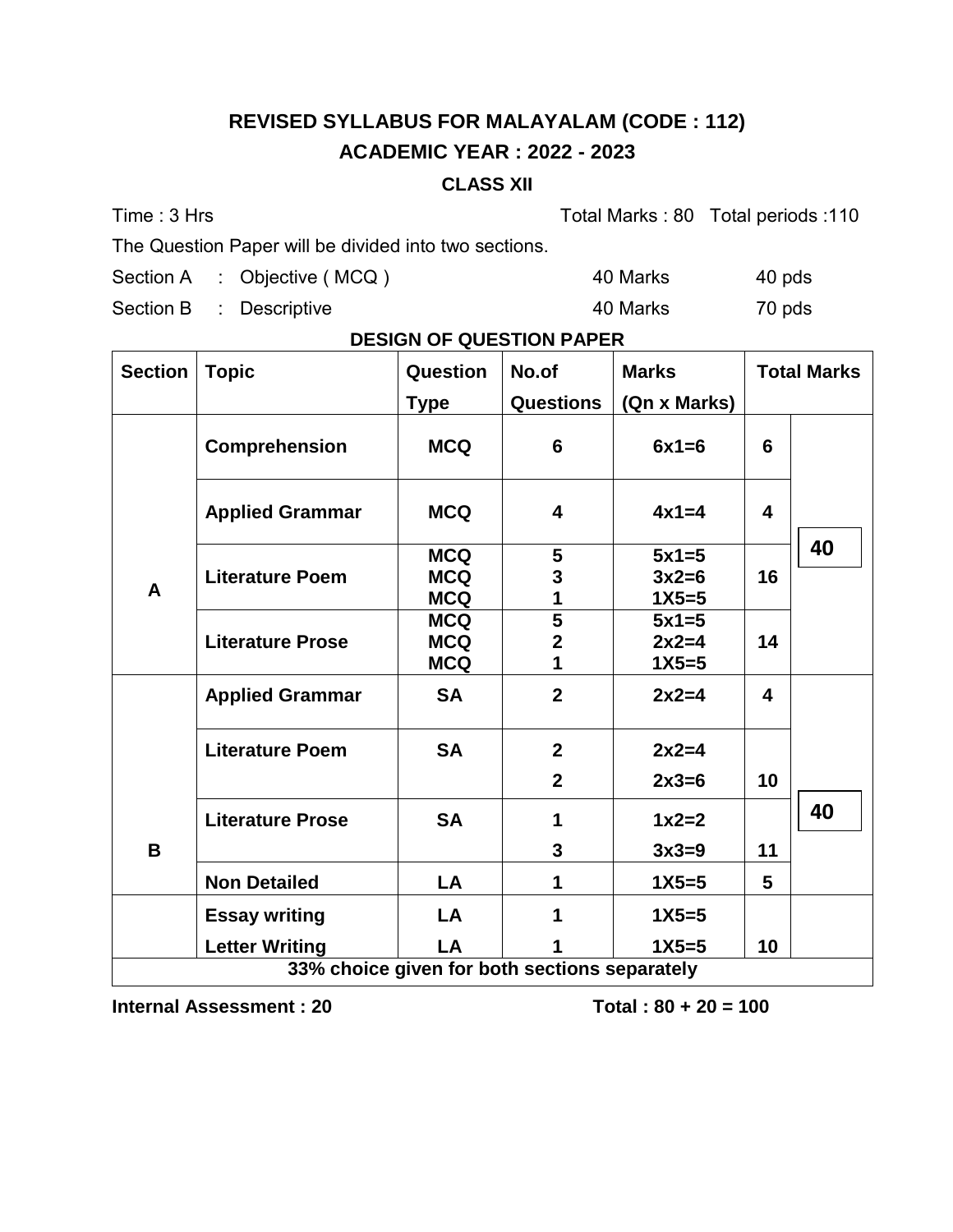### **REVISED SYLLABUS FOR MALAYALAM (CODE : 112) ACADEMIC YEAR : 2022 - 2023**

**CLASS - XII**

| <b>Marks</b><br>Periods<br>1. Applied Grammar<br><b>Elementary Meters and Alankaras</b><br>08<br>20<br>(a) Ulpreksha - Dharmi, Dharmam, Phalam, Hethu.<br>(Section A, Out of 5 MCQs 4 should be attempted & Section B, 2 Qns carrying 2 marks each)<br>2. Writing<br>16<br>20<br>A general study/ analysis of Newspapers, Magazines and Periodicals etc.<br>Paragraph writing on general topics<br>05<br>(i)<br>(Out of 02 questions, 01 should be attempted)<br>(ii) Letter to Editor/Authority<br>05<br>(iii) Comprehension of an unseen passage followed<br>06<br>by MCQ questions. (Out of 7 questions, 6 should be attempted)<br>3. Literature - Prose, Poetry<br>51<br>60<br>PRESCRIBED BOOK: 'HIGHER SECONDARY MALAYALAM PLUS II'<br>GOVERNMENT OF KERALA - SCERT (2015 EDITION)<br>a. Prose - 03 Lessons -<br>AVAKASHANGALUTE PRASHNAM (P.27)<br>1.<br>GOULI JANMAM (P.77)<br>2.<br>NAVA MADHYAMANGAL SHAKTHIYUM SADHYATHAYUM (P.109)<br>3.<br>b. Poetry - 04 Lessons -<br>KANNADI KAANMOLAVUM (P.10)<br>1.<br><b>KIRAATHA VRUTHAM (P.22)</b><br>2.<br><b>KESINEEMOZHI (P.40)</b><br>3.<br>KOLLIVAAKKALLATHONNUM (P.74<br>4.<br>Annotations and short questions:- 2 mark Qns:- 02 Questions each from Prose and<br>poetry. Out of 04 any 03 should be attempted.<br>$3x2=6$<br>3 mark Qns:-3 gns each from poetry and prose. Out of 06 questions any 05 should<br>be attempted<br>$5x3=15$<br>c. MCQ 11 questions each from poetry and prose. Out of 22 questions 17 should be<br>$(30$ Marks.)<br>attempted.<br>Literature - Non-detailed<br>05<br>10<br>4.<br>Out of 02 Questions from the Textbook, 01 Question<br>$(5$ Marks.) | Time: 3 Hrs                       | Total Marks: 80 Total periods 110 |  |
|--------------------------------------------------------------------------------------------------------------------------------------------------------------------------------------------------------------------------------------------------------------------------------------------------------------------------------------------------------------------------------------------------------------------------------------------------------------------------------------------------------------------------------------------------------------------------------------------------------------------------------------------------------------------------------------------------------------------------------------------------------------------------------------------------------------------------------------------------------------------------------------------------------------------------------------------------------------------------------------------------------------------------------------------------------------------------------------------------------------------------------------------------------------------------------------------------------------------------------------------------------------------------------------------------------------------------------------------------------------------------------------------------------------------------------------------------------------------------------------------------------------------------------------------------------------------------------------------------------------------------------------------|-----------------------------------|-----------------------------------|--|
|                                                                                                                                                                                                                                                                                                                                                                                                                                                                                                                                                                                                                                                                                                                                                                                                                                                                                                                                                                                                                                                                                                                                                                                                                                                                                                                                                                                                                                                                                                                                                                                                                                            |                                   |                                   |  |
|                                                                                                                                                                                                                                                                                                                                                                                                                                                                                                                                                                                                                                                                                                                                                                                                                                                                                                                                                                                                                                                                                                                                                                                                                                                                                                                                                                                                                                                                                                                                                                                                                                            |                                   |                                   |  |
|                                                                                                                                                                                                                                                                                                                                                                                                                                                                                                                                                                                                                                                                                                                                                                                                                                                                                                                                                                                                                                                                                                                                                                                                                                                                                                                                                                                                                                                                                                                                                                                                                                            |                                   |                                   |  |
|                                                                                                                                                                                                                                                                                                                                                                                                                                                                                                                                                                                                                                                                                                                                                                                                                                                                                                                                                                                                                                                                                                                                                                                                                                                                                                                                                                                                                                                                                                                                                                                                                                            |                                   |                                   |  |
|                                                                                                                                                                                                                                                                                                                                                                                                                                                                                                                                                                                                                                                                                                                                                                                                                                                                                                                                                                                                                                                                                                                                                                                                                                                                                                                                                                                                                                                                                                                                                                                                                                            |                                   |                                   |  |
|                                                                                                                                                                                                                                                                                                                                                                                                                                                                                                                                                                                                                                                                                                                                                                                                                                                                                                                                                                                                                                                                                                                                                                                                                                                                                                                                                                                                                                                                                                                                                                                                                                            |                                   |                                   |  |
|                                                                                                                                                                                                                                                                                                                                                                                                                                                                                                                                                                                                                                                                                                                                                                                                                                                                                                                                                                                                                                                                                                                                                                                                                                                                                                                                                                                                                                                                                                                                                                                                                                            |                                   |                                   |  |
|                                                                                                                                                                                                                                                                                                                                                                                                                                                                                                                                                                                                                                                                                                                                                                                                                                                                                                                                                                                                                                                                                                                                                                                                                                                                                                                                                                                                                                                                                                                                                                                                                                            |                                   |                                   |  |
|                                                                                                                                                                                                                                                                                                                                                                                                                                                                                                                                                                                                                                                                                                                                                                                                                                                                                                                                                                                                                                                                                                                                                                                                                                                                                                                                                                                                                                                                                                                                                                                                                                            |                                   |                                   |  |
|                                                                                                                                                                                                                                                                                                                                                                                                                                                                                                                                                                                                                                                                                                                                                                                                                                                                                                                                                                                                                                                                                                                                                                                                                                                                                                                                                                                                                                                                                                                                                                                                                                            |                                   |                                   |  |
|                                                                                                                                                                                                                                                                                                                                                                                                                                                                                                                                                                                                                                                                                                                                                                                                                                                                                                                                                                                                                                                                                                                                                                                                                                                                                                                                                                                                                                                                                                                                                                                                                                            |                                   |                                   |  |
|                                                                                                                                                                                                                                                                                                                                                                                                                                                                                                                                                                                                                                                                                                                                                                                                                                                                                                                                                                                                                                                                                                                                                                                                                                                                                                                                                                                                                                                                                                                                                                                                                                            |                                   |                                   |  |
|                                                                                                                                                                                                                                                                                                                                                                                                                                                                                                                                                                                                                                                                                                                                                                                                                                                                                                                                                                                                                                                                                                                                                                                                                                                                                                                                                                                                                                                                                                                                                                                                                                            |                                   |                                   |  |
|                                                                                                                                                                                                                                                                                                                                                                                                                                                                                                                                                                                                                                                                                                                                                                                                                                                                                                                                                                                                                                                                                                                                                                                                                                                                                                                                                                                                                                                                                                                                                                                                                                            |                                   |                                   |  |
|                                                                                                                                                                                                                                                                                                                                                                                                                                                                                                                                                                                                                                                                                                                                                                                                                                                                                                                                                                                                                                                                                                                                                                                                                                                                                                                                                                                                                                                                                                                                                                                                                                            |                                   |                                   |  |
|                                                                                                                                                                                                                                                                                                                                                                                                                                                                                                                                                                                                                                                                                                                                                                                                                                                                                                                                                                                                                                                                                                                                                                                                                                                                                                                                                                                                                                                                                                                                                                                                                                            |                                   |                                   |  |
|                                                                                                                                                                                                                                                                                                                                                                                                                                                                                                                                                                                                                                                                                                                                                                                                                                                                                                                                                                                                                                                                                                                                                                                                                                                                                                                                                                                                                                                                                                                                                                                                                                            |                                   |                                   |  |
|                                                                                                                                                                                                                                                                                                                                                                                                                                                                                                                                                                                                                                                                                                                                                                                                                                                                                                                                                                                                                                                                                                                                                                                                                                                                                                                                                                                                                                                                                                                                                                                                                                            |                                   |                                   |  |
|                                                                                                                                                                                                                                                                                                                                                                                                                                                                                                                                                                                                                                                                                                                                                                                                                                                                                                                                                                                                                                                                                                                                                                                                                                                                                                                                                                                                                                                                                                                                                                                                                                            |                                   |                                   |  |
|                                                                                                                                                                                                                                                                                                                                                                                                                                                                                                                                                                                                                                                                                                                                                                                                                                                                                                                                                                                                                                                                                                                                                                                                                                                                                                                                                                                                                                                                                                                                                                                                                                            |                                   |                                   |  |
|                                                                                                                                                                                                                                                                                                                                                                                                                                                                                                                                                                                                                                                                                                                                                                                                                                                                                                                                                                                                                                                                                                                                                                                                                                                                                                                                                                                                                                                                                                                                                                                                                                            |                                   |                                   |  |
|                                                                                                                                                                                                                                                                                                                                                                                                                                                                                                                                                                                                                                                                                                                                                                                                                                                                                                                                                                                                                                                                                                                                                                                                                                                                                                                                                                                                                                                                                                                                                                                                                                            |                                   |                                   |  |
|                                                                                                                                                                                                                                                                                                                                                                                                                                                                                                                                                                                                                                                                                                                                                                                                                                                                                                                                                                                                                                                                                                                                                                                                                                                                                                                                                                                                                                                                                                                                                                                                                                            |                                   |                                   |  |
|                                                                                                                                                                                                                                                                                                                                                                                                                                                                                                                                                                                                                                                                                                                                                                                                                                                                                                                                                                                                                                                                                                                                                                                                                                                                                                                                                                                                                                                                                                                                                                                                                                            |                                   |                                   |  |
|                                                                                                                                                                                                                                                                                                                                                                                                                                                                                                                                                                                                                                                                                                                                                                                                                                                                                                                                                                                                                                                                                                                                                                                                                                                                                                                                                                                                                                                                                                                                                                                                                                            |                                   |                                   |  |
|                                                                                                                                                                                                                                                                                                                                                                                                                                                                                                                                                                                                                                                                                                                                                                                                                                                                                                                                                                                                                                                                                                                                                                                                                                                                                                                                                                                                                                                                                                                                                                                                                                            |                                   |                                   |  |
|                                                                                                                                                                                                                                                                                                                                                                                                                                                                                                                                                                                                                                                                                                                                                                                                                                                                                                                                                                                                                                                                                                                                                                                                                                                                                                                                                                                                                                                                                                                                                                                                                                            |                                   |                                   |  |
|                                                                                                                                                                                                                                                                                                                                                                                                                                                                                                                                                                                                                                                                                                                                                                                                                                                                                                                                                                                                                                                                                                                                                                                                                                                                                                                                                                                                                                                                                                                                                                                                                                            |                                   |                                   |  |
|                                                                                                                                                                                                                                                                                                                                                                                                                                                                                                                                                                                                                                                                                                                                                                                                                                                                                                                                                                                                                                                                                                                                                                                                                                                                                                                                                                                                                                                                                                                                                                                                                                            |                                   |                                   |  |
|                                                                                                                                                                                                                                                                                                                                                                                                                                                                                                                                                                                                                                                                                                                                                                                                                                                                                                                                                                                                                                                                                                                                                                                                                                                                                                                                                                                                                                                                                                                                                                                                                                            |                                   |                                   |  |
|                                                                                                                                                                                                                                                                                                                                                                                                                                                                                                                                                                                                                                                                                                                                                                                                                                                                                                                                                                                                                                                                                                                                                                                                                                                                                                                                                                                                                                                                                                                                                                                                                                            |                                   |                                   |  |
|                                                                                                                                                                                                                                                                                                                                                                                                                                                                                                                                                                                                                                                                                                                                                                                                                                                                                                                                                                                                                                                                                                                                                                                                                                                                                                                                                                                                                                                                                                                                                                                                                                            |                                   |                                   |  |
|                                                                                                                                                                                                                                                                                                                                                                                                                                                                                                                                                                                                                                                                                                                                                                                                                                                                                                                                                                                                                                                                                                                                                                                                                                                                                                                                                                                                                                                                                                                                                                                                                                            | should be attempted in 150 words. |                                   |  |

PRESCRIBED BOOK : AMMAYKKU – M T VASUDEVAN NAIR